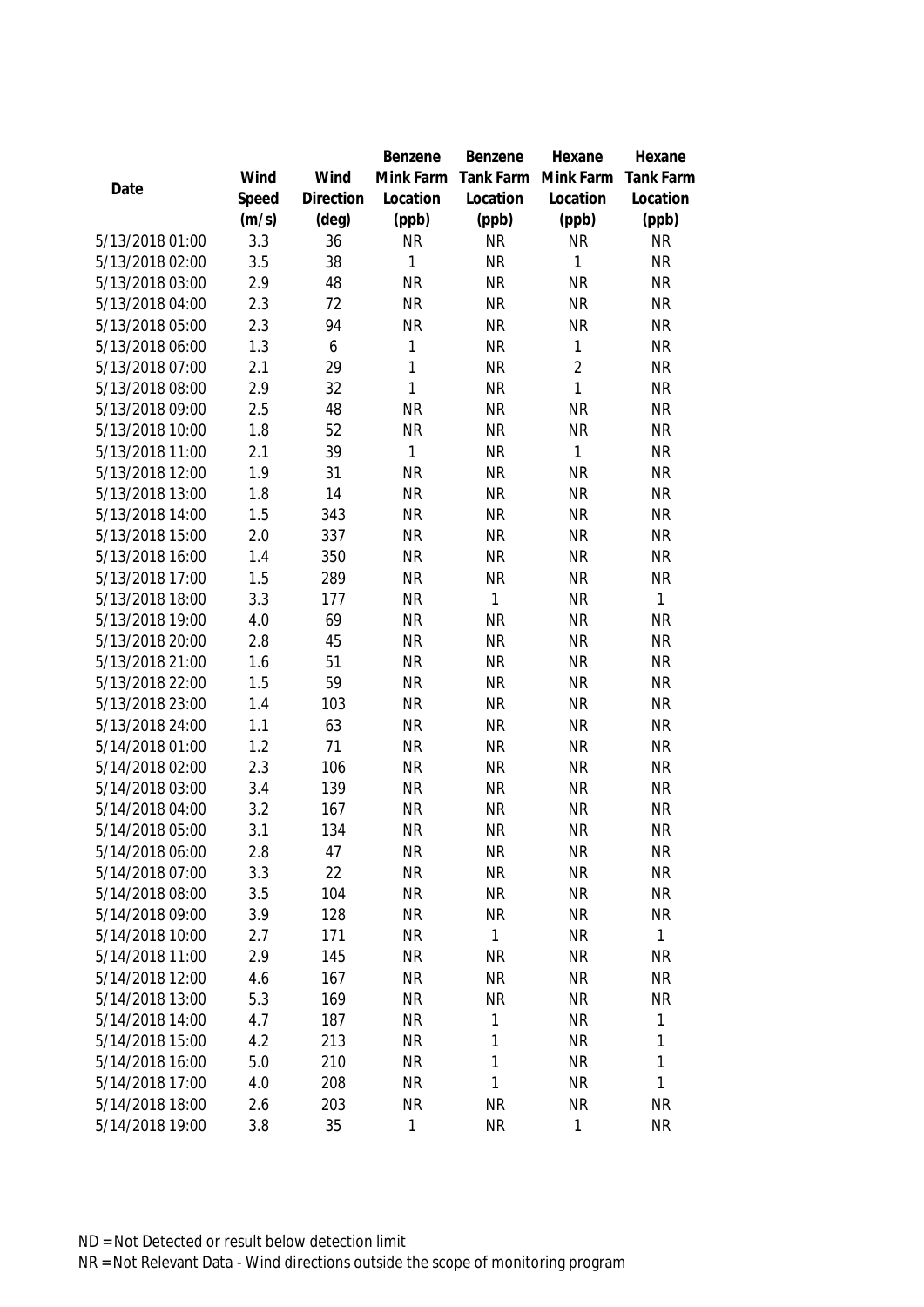|                                    |            |                | Benzene        | Benzene                | Hexane         | Hexane                 |
|------------------------------------|------------|----------------|----------------|------------------------|----------------|------------------------|
|                                    | Wind       | Wind           | Mink Farm      | Tank Farm              | Mink Farm      | <b>Tank Farm</b>       |
| Date                               | Speed      | Direction      | Location       | Location               | Location       | Location               |
|                                    | (m/s)      | $(\text{deg})$ | (ppb)          | (ppb)                  | (ppb)          | (ppb)                  |
| 5/14/2018 20:00                    | 3.0        | 80             | <b>NR</b>      | <b>NR</b>              | <b>NR</b>      | <b>NR</b>              |
| 5/14/2018 21:00                    | 2.8        | 105            | <b>NR</b>      | <b>NR</b>              | <b>NR</b>      | <b>NR</b>              |
| 5/14/2018 22:00                    | 2.4        | 105            | <b>NR</b>      | <b>NR</b>              | <b>NR</b>      | <b>NR</b>              |
| 5/14/2018 23:00                    | 2.9        | 46             | <b>NR</b>      | <b>NR</b>              | <b>NR</b>      | <b>NR</b>              |
| 5/14/2018 24:00                    | 2.8        | 97             | <b>NR</b>      | <b>NR</b>              | <b>NR</b>      | <b>NR</b>              |
| 5/15/2018 01:00                    | 2.1        | 66             | <b>NR</b>      | <b>NR</b>              | <b>NR</b>      | <b>NR</b>              |
| 5/15/2018 02:00                    | 1.4        | 189            | <b>NR</b>      | <b>NR</b>              | <b>NR</b>      | <b>NR</b>              |
| 5/15/2018 03:00                    | 1.1        | 182            | <b>NR</b>      | <b>NR</b>              | <b>NR</b>      | <b>NR</b>              |
| 5/15/2018 04:00                    | 1.4        | 219            | <b>NR</b>      | 1                      | <b>NR</b>      | $\overline{2}$         |
| 5/15/2018 05:00                    | 2.7        | 209            | <b>NR</b>      | 1                      | <b>NR</b>      | 1                      |
| 5/15/2018 06:00                    | 2.6        | 218            | <b>NR</b>      | $\mathbf{1}$           | <b>NR</b>      | 1                      |
| 5/15/2018 07:00                    | 1.8        | 283            | <b>NR</b>      | <b>NR</b>              | <b>NR</b>      | <b>NR</b>              |
| 5/15/2018 08:00                    | 3.4        | 20             | 1              | <b>NR</b>              | $\overline{2}$ | <b>NR</b>              |
| 5/15/2018 09:00                    | 4.0        | 40             | 1              | <b>NR</b>              | 1              | <b>NR</b>              |
| 5/15/2018 10:00                    | 4.2        | 33             | 1              | <b>NR</b>              | $\mathbf{1}$   | <b>NR</b>              |
| 5/15/2018 11:00                    | 3.3        | 28             | 1              | <b>NR</b>              | 1              | <b>NR</b>              |
| 5/15/2018 12:00                    | 3.2        | 37             | 1              | <b>NR</b>              | $\mathbf{1}$   | <b>NR</b>              |
| 5/15/2018 13:00                    | 3.2        | 36             | 1              | <b>NR</b>              | 1              | <b>NR</b>              |
| 5/15/2018 14:00                    | 3.3        | 50             | <b>NR</b>      | <b>NR</b>              | <b>NR</b>      | <b>NR</b>              |
| 5/15/2018 15:00                    | 3.2        | 66             | <b>NR</b>      | <b>NR</b>              | <b>NR</b>      | <b>NR</b>              |
| 5/15/2018 16:00                    | 3.3        | 51             | <b>NR</b>      | <b>NR</b>              | <b>NR</b>      | <b>NR</b>              |
| 5/15/2018 17:00                    | 4.4        | 27             | 1              | <b>NR</b>              | $\overline{2}$ | <b>NR</b>              |
| 5/15/2018 18:00                    | 4.2        | 23             | 1              | <b>NR</b>              | $\mathbf{1}$   | <b>NR</b>              |
| 5/15/2018 19:00                    | 4.9        | 24             | 1              | <b>NR</b>              | $\mathbf{1}$   | <b>NR</b>              |
| 5/15/2018 20:00                    | 4.2        | 26             | 1              | <b>NR</b>              | $\overline{2}$ | <b>NR</b>              |
| 5/15/2018 21:00                    | 4.2        | 32             | 1              | <b>NR</b>              | $\mathbf{1}$   | <b>NR</b>              |
| 5/15/2018 22:00                    | 3.1        | 45             | <b>NR</b>      | <b>NR</b>              | <b>NR</b>      | <b>NR</b>              |
| 5/15/2018 23:00                    | 2.7        | 47             | <b>NR</b>      | <b>NR</b>              | <b>NR</b>      | <b>NR</b>              |
| 5/15/2018 24:00                    | 2.0        | 51             | <b>NR</b>      | <b>NR</b>              | <b>NR</b>      | <b>NR</b>              |
| 5/16/2018 01:00                    | 2.0        | 39             | 1              | <b>NR</b>              | $\mathbf{1}$   | <b>NR</b>              |
| 5/16/2018 02:00                    | 1.9        | 39             | 1              | <b>NR</b>              | 1              | <b>NR</b>              |
| 5/16/2018 03:00                    | 1.9        | 50             | <b>NR</b>      | <b>NR</b>              | <b>NR</b>      | <b>NR</b>              |
| 5/16/2018 04:00                    | 2.3        | 50             | <b>NR</b>      | <b>NR</b>              | <b>NR</b>      | <b>NR</b>              |
| 5/16/2018 05:00                    | 2.1        | 64             | <b>NR</b>      | <b>NR</b>              | <b>NR</b>      | <b>NR</b>              |
| 5/16/2018 06:00                    | 2.3        | 66             | <b>NR</b>      | <b>NR</b>              | <b>NR</b>      | <b>NR</b>              |
| 5/16/2018 07:00                    | 2.2        | 43             | <b>NR</b>      | <b>NR</b>              | <b>NR</b>      | <b>NR</b>              |
| 5/16/2018 08:00<br>5/16/2018 09:00 | 1.8        | 48             | <b>NR</b>      | <b>NR</b><br><b>NR</b> | <b>NR</b>      | <b>NR</b>              |
| 5/16/2018 10:00                    | 1.7        | 43             | <b>NR</b>      |                        | <b>NR</b>      | <b>NR</b>              |
| 5/16/2018 11:00                    | 1.8<br>2.3 | 52<br>27       | <b>NR</b><br>1 | <b>NR</b><br><b>NR</b> | <b>NR</b><br>1 | <b>NR</b><br><b>NR</b> |
| 5/16/2018 12:00                    | 2.8        | 43             | NR             | <b>NR</b>              | <b>NR</b>      | <b>NR</b>              |
| 5/16/2018 13:00                    | 3.0        |                | <b>NR</b>      | <b>NR</b>              | <b>NR</b>      | <b>NR</b>              |
| 5/16/2018 14:00                    |            | 64<br>70       | <b>NR</b>      | <b>NR</b>              | <b>NR</b>      | <b>NR</b>              |
|                                    | 2.9        |                |                |                        |                |                        |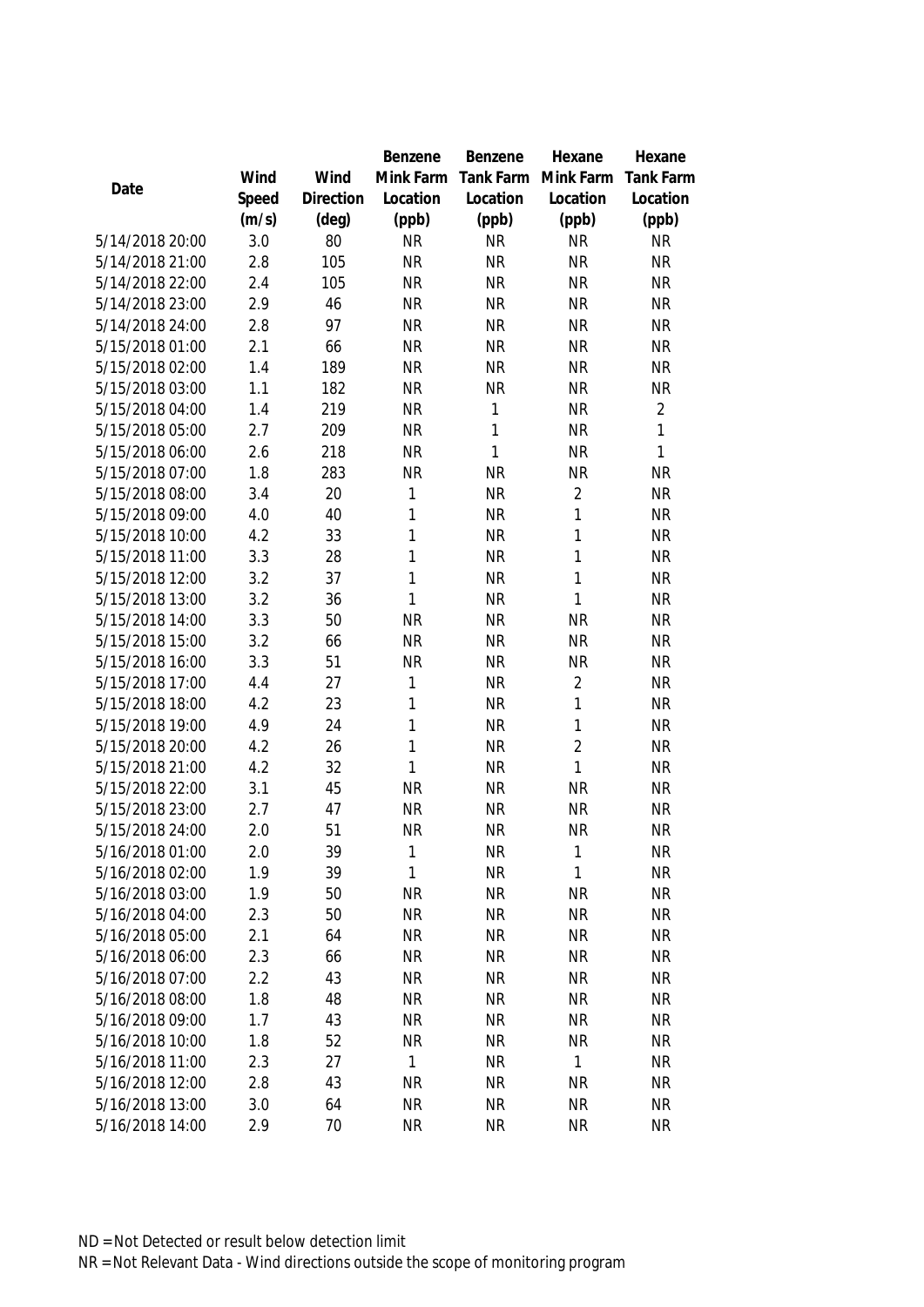|                                    |            |                | Benzene                | Benzene                | Hexane                 | Hexane                 |
|------------------------------------|------------|----------------|------------------------|------------------------|------------------------|------------------------|
|                                    | Wind       | Wind           | Mink Farm              | Tank Farm              | Mink Farm              | <b>Tank Farm</b>       |
| Date                               | Speed      | Direction      | Location               | Location               | Location               | Location               |
|                                    | (m/s)      | $(\text{deg})$ | (ppb)                  | (ppb)                  | (ppb)                  | (ppb)                  |
| 5/16/2018 15:00                    | 3.1        | 50             | <b>NR</b>              | <b>NR</b>              | <b>NR</b>              | <b>NR</b>              |
| 5/16/2018 16:00                    | 2.4        | 64             | <b>NR</b>              | <b>NR</b>              | <b>NR</b>              | <b>NR</b>              |
| 5/16/2018 17:00                    | 2.4        | 64             | <b>NR</b>              | <b>NR</b>              | <b>NR</b>              | <b>NR</b>              |
| 5/16/2018 18:00                    | 2.1        | 54             | <b>NR</b>              | <b>NR</b>              | <b>NR</b>              | <b>NR</b>              |
| 5/16/2018 19:00                    | 2.1        | 50             | <b>NR</b>              | <b>NR</b>              | <b>NR</b>              | <b>NR</b>              |
| 5/16/2018 20:00                    | 1.7        | 57             | <b>NR</b>              | <b>NR</b>              | <b>NR</b>              | <b>NR</b>              |
| 5/16/2018 21:00                    | 2.0        | 90             | <b>NR</b>              | <b>NR</b>              | <b>NR</b>              | <b>NR</b>              |
| 5/16/2018 22:00                    | 3.1        | 109            | <b>NR</b>              | <b>NR</b>              | <b>NR</b>              | <b>NR</b>              |
| 5/16/2018 23:00                    | 2.4        | 100            | <b>NR</b>              | <b>NR</b>              | <b>NR</b>              | <b>NR</b>              |
| 5/16/2018 24:00                    | 2.1        | 114            | <b>NR</b>              | <b>NR</b>              | <b>NR</b>              | <b>NR</b>              |
| 5/17/2018 01:00                    | 1.8        | 122            | <b>NR</b>              | <b>NR</b>              | <b>NR</b>              | <b>NR</b>              |
| 5/17/2018 02:00                    | 1.5        | 127            | <b>NR</b>              | <b>NR</b>              | <b>NR</b>              | <b>NR</b>              |
| 5/17/2018 03:00                    | 1.4        | 128            | <b>NR</b>              | <b>NR</b>              | <b>NR</b>              | <b>NR</b>              |
| 5/17/2018 04:00                    | 0.4        | 19             | 1                      | <b>NR</b>              | $\mathbf{1}$           | <b>NR</b>              |
| 5/17/2018 05:00                    | 1.5        | 23             | 1                      | <b>NR</b>              | $\mathbf{1}$           | <b>NR</b>              |
| 5/17/2018 06:00                    | 0.6        | 42             | <b>NR</b>              | <b>NR</b>              | <b>NR</b>              | <b>NR</b>              |
| 5/17/2018 07:00                    | 2.0        | 46             | <b>NR</b>              | <b>NR</b>              | <b>NR</b>              | <b>NR</b>              |
| 5/17/2018 08:00                    | 1.4        | 59             | <b>NR</b>              | <b>NR</b>              | <b>NR</b>              | <b>NR</b>              |
| 5/17/2018 09:00                    | 0.9        | 122            | <b>NR</b>              | <b>NR</b>              | <b>NR</b>              | <b>NR</b>              |
| 5/17/2018 10:00                    | 2.2        | 19             | 1                      | <b>NR</b>              | $\overline{2}$         | <b>NR</b>              |
| 5/17/2018 11:00                    | 2.0        | 51             | <b>NR</b>              | <b>NR</b>              | <b>NR</b>              | <b>NR</b>              |
| 5/17/2018 12:00                    | 3.2        | 42             | <b>NR</b>              | <b>NR</b>              | <b>NR</b>              | <b>NR</b>              |
| 5/17/2018 13:00                    | 2.7        | 56             | <b>NR</b>              | <b>NR</b>              | <b>NR</b>              | <b>NR</b>              |
| 5/17/2018 14:00                    | 3.3        | 45             | <b>NR</b>              | <b>NR</b>              | <b>NR</b>              | <b>NR</b>              |
| 5/17/2018 15:00                    | 3.3        | 49             | <b>NR</b>              | <b>NR</b>              | <b>NR</b>              | <b>NR</b>              |
| 5/17/2018 16:00                    | 3.8        | 43             | <b>NR</b>              | <b>NR</b>              | <b>NR</b>              | <b>NR</b>              |
| 5/17/2018 17:00                    | 4.1        | 39             | 1                      | <b>NR</b>              | 1                      | <b>NR</b>              |
| 5/17/2018 18:00                    | 4.6        | 33             | 1                      | <b>NR</b>              | $\mathbf{1}$           | <b>NR</b>              |
| 5/17/2018 19:00                    | 3.8        | 38             | 1                      | <b>NR</b>              | $\mathbf{1}$           | <b>NR</b>              |
| 5/17/2018 20:00                    | 4.4        | 36             | 1                      | <b>NR</b>              | 1                      | <b>NR</b>              |
| 5/17/2018 21:00                    | 3.6        | 40             | 1                      | <b>NR</b>              | $\mathbf{1}$           | <b>NR</b>              |
| 5/17/2018 22:00                    | 3.3        | 41             | <b>NR</b>              | <b>NR</b>              | <b>NR</b>              | <b>NR</b>              |
| 5/17/2018 23:00                    | 3.2        | 44             | <b>NR</b>              | <b>NR</b>              | <b>NR</b>              | <b>NR</b>              |
| 5/17/2018 24:00                    | 3.1        | 42             | <b>NR</b>              | <b>NR</b>              | <b>NR</b>              | <b>NR</b>              |
| 5/18/2018 01:00                    | 2.8        | 45             | <b>NR</b>              | <b>NR</b>              | <b>NR</b>              | <b>NR</b>              |
| 5/18/2018 02:00                    | 2.9        | 43             | <b>NR</b>              | <b>NR</b>              | <b>NR</b>              | <b>NR</b>              |
| 5/18/2018 03:00                    | 3.0        | 48             | <b>NR</b>              | <b>NR</b>              | <b>NR</b>              | <b>NR</b>              |
| 5/18/2018 04:00                    | 2.9        | 52             | <b>NR</b>              | <b>NR</b>              | <b>NR</b>              | <b>NR</b>              |
| 5/18/2018 05:00<br>5/18/2018 06:00 | 3.0<br>2.9 | 48<br>49       | <b>NR</b><br><b>NR</b> | <b>NR</b><br><b>NR</b> | <b>NR</b><br><b>NR</b> | <b>NR</b><br><b>NR</b> |
| 5/18/2018 07:00                    | 3.4        | 45             | <b>NR</b>              | <b>NR</b>              | <b>NR</b>              | <b>NR</b>              |
| 5/18/2018 08:00                    |            |                |                        | <b>NR</b>              |                        | <b>NR</b>              |
|                                    | 3.9        | 46             | <b>NR</b>              |                        | <b>NR</b>              | <b>NR</b>              |
| 5/18/2018 09:00                    | 3.3        | 52             | <b>NR</b>              | <b>NR</b>              | <b>NR</b>              |                        |